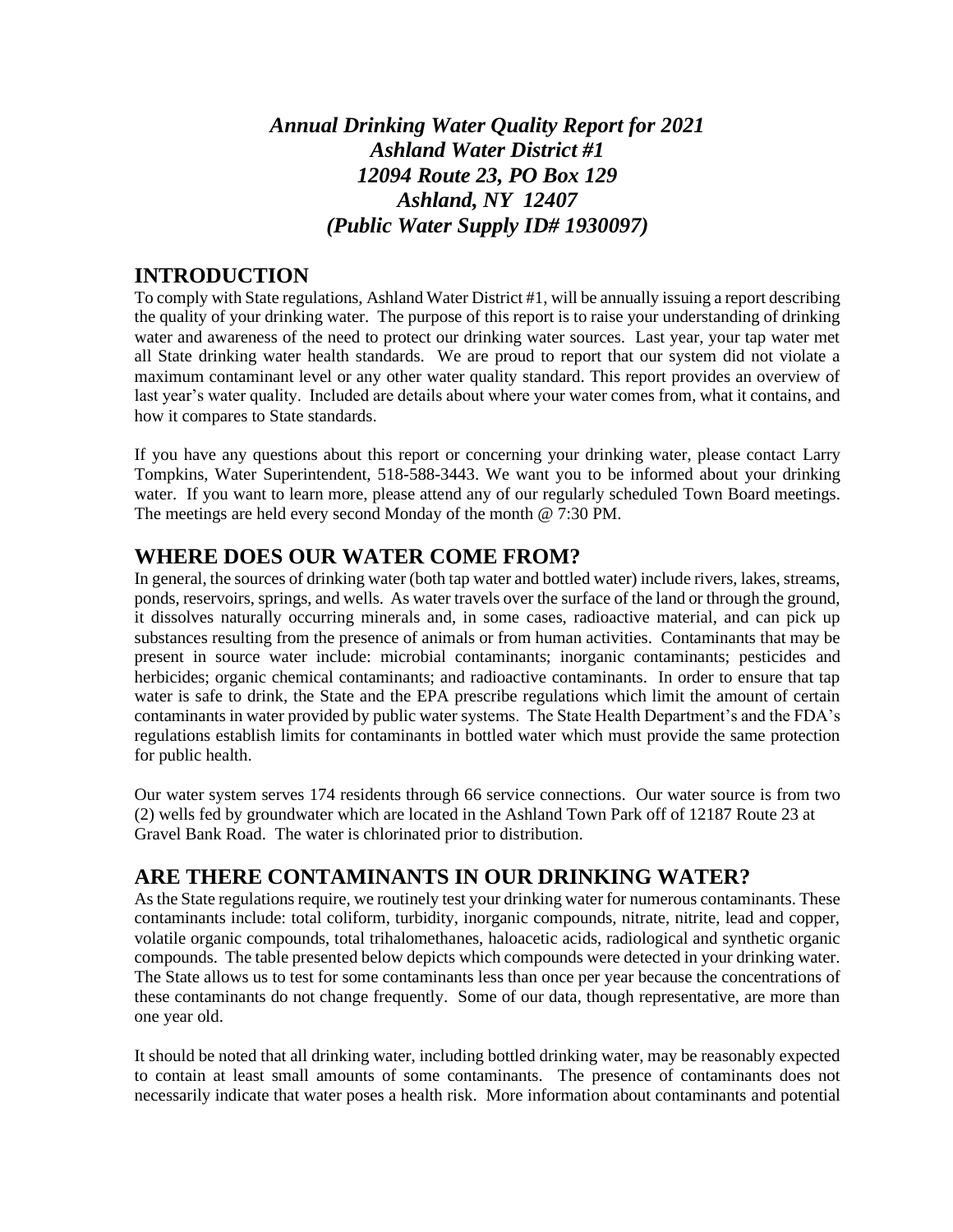| health effects can be obtained by calling the EPA's Safe Drinking Water Hotline (800-426-4791) or the |  |
|-------------------------------------------------------------------------------------------------------|--|
| Oneonta Health Department at 607-432-9311.                                                            |  |

| <b>Table of Detected Contaminants</b> |                |          |               |                 |            |     |                                                                                        |  |  |
|---------------------------------------|----------------|----------|---------------|-----------------|------------|-----|----------------------------------------------------------------------------------------|--|--|
|                                       |                |          | Level         |                 | Regulatory |     |                                                                                        |  |  |
|                                       |                |          | Detected      | Unit            | Limit      |     |                                                                                        |  |  |
|                                       | Violation      | Date of  | (Avg/Max)     | Measure-        | (MCL, TT   |     |                                                                                        |  |  |
| Contaminant                           | Yes/No         | Sample   | (Range)       | ment            | or AL)     |     | MCLG Likely Source of Contamination                                                    |  |  |
|                                       |                |          |               |                 |            |     | Runoff from fertilizer use; Leaching from                                              |  |  |
| Nitrate                               | N <sub>O</sub> | 3/9/21   | .38           | mg/l            | 10         | 10  | septic tanks, sewage; Erosion of natural                                               |  |  |
|                                       |                |          |               |                 |            |     | deposits.                                                                              |  |  |
|                                       |                |          | 1.9           |                 | $AI = 15$  |     |                                                                                        |  |  |
|                                       |                |          |               |                 |            |     |                                                                                        |  |  |
| Lead                                  | N <sub>O</sub> | 06/15/21 | $< 1.0 - 4.4$ | $\frac{u g}{l}$ |            | 1.3 | Corrosion of household plumbing systems;                                               |  |  |
|                                       |                |          |               |                 |            |     | Erosion of natural deposits.                                                           |  |  |
|                                       |                |          |               |                 |            |     |                                                                                        |  |  |
|                                       |                |          | .269          |                 |            |     |                                                                                        |  |  |
|                                       | N <sub>O</sub> |          |               |                 |            | 1.3 |                                                                                        |  |  |
| Copper                                |                | 06/15/21 | $.032 - .365$ | mg/1            | $AI = 1.3$ |     | Corrosion of household plumbing systems;<br>Erosion of natural deposits; leaching from |  |  |
|                                       |                |          |               |                 |            |     | wood preservatives.                                                                    |  |  |
|                                       |                |          |               |                 |            |     |                                                                                        |  |  |
|                                       |                |          |               |                 |            |     |                                                                                        |  |  |
|                                       |                |          | 1.7           |                 | $AL=$      |     | Corrosion of household plumbing systems;                                               |  |  |
| Lead                                  | N <sub>O</sub> | 11/01/21 | $< 1.0 - 4.4$ | ug/l            | 15         | 1.3 | Erosion of natural deposits.                                                           |  |  |
|                                       |                |          |               |                 |            |     |                                                                                        |  |  |
|                                       |                |          |               |                 |            |     |                                                                                        |  |  |
|                                       |                |          | .632          |                 |            |     | Corrosion of household plumbing systems;                                               |  |  |
|                                       |                |          | $.002 - 2.06$ |                 | $AI =$     |     | Erosion of natural deposits; leaching from                                             |  |  |
| Copper                                | N <sub>O</sub> | 11/01/21 |               | mg/1            | 1.3        | 1.3 | wood preservatives.                                                                    |  |  |
|                                       |                |          |               |                 |            |     |                                                                                        |  |  |
| Barium                                |                |          |               |                 | $AL=2$     |     | Discharge from Drilling                                                                |  |  |
|                                       | N <sub>O</sub> | 12/15/21 | .004          | mg/l            |            | 2   | <b>Natural Erosion</b>                                                                 |  |  |

**NOTES:**

- 1. The level of copper presented represents the  $90<sup>th</sup>$  percentile of the 10 sites tested. A percentile is a value on a scale of 100 that indicates the percent of a distribution that is equal to or below it. The 90<sup>th</sup> percentile is equal to or greater than 90% of the copper values detected at your water system. In this case,  $10$  samples were collected at your water system and the  $90<sup>th</sup>$  percentile value was the second highest values lead was 1.7 ug/l and copper was 0.63 mg/l. The action level for copper was not exceeded at any of the sites tested.
- 2. Quarterly samples of PFOA's were taken with no violations.

#### **Definitions:**

*Maximum Contaminant Level (MCL)*: The highest level of a contaminant that is allowed in drinking water. MCLs are set as close to the MCLGs as feasible.

*Maximum Contaminant Level Goal (MCLG)*: The level of a contaminant in drinking water below which there is no known or expected risk to health. MCLGs allow for a margin of safety.

*Maximum Residual Disinfectant Level (MRDL)*: The highest level of a disinfectant allowed in drinking water. There is convincing evidence that addition of a disinfectant is necessary for control of microbial contaminants.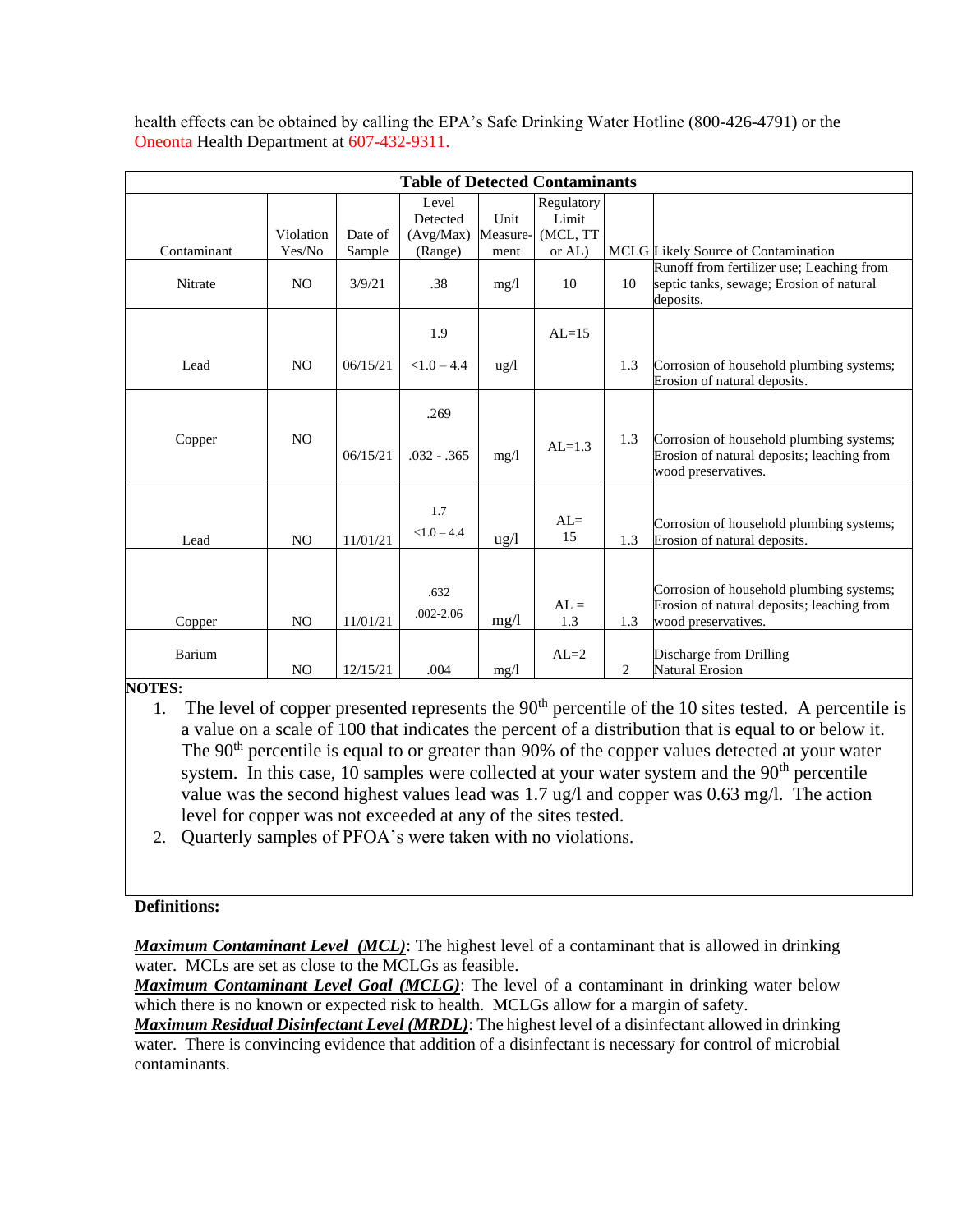*Maximum Residual Disinfectant Level Goal (MRDLG)*: The level of a drinking water disinfectant below which there is no known or expected risk to health. MRDLGs do not reflect the benefits of the use of disinfectants to control microbial contamination.

*Action Level (AL)*: The concentration of a contaminant which, if exceeded, triggers treatment or other requirements which a water system must follow.

*Treatment Technique (TT)*: A required process intended to reduce the level of a contaminant in drinking water.

*Non-Detects (ND)*: Laboratory analysis indicates that the constituent is not present.

*Milligrams per liter (mg/l)*: Corresponds to one part of liquid in one million parts of liquid (parts per million - ppm).

*Micrograms per liter (ug/l)*: Corresponds to one part of liquid in one billion parts of liquid (parts per billion - ppb).

*Picocuries per liter (pCi/L)*: A measure of the radioactivity in water.

## **WHAT DOES THIS INFORMATION MEAN?**

As you can see by the table, our system had no violations. We have learned through our testing that some contaminants have been detected; however, these contaminants were detected below the level allowed by the State.

If present, elevated levels of lead can cause serious health problems, especially for pregnant women, infants, and young children. It is possible that lead levels at your home may be higher than at other homes in the community as a result of materials used in your home's plumbing. Ashland Water District is responsible for providing high quality drinking water but cannot control the variety of materials used in plumbing components. When your water has been sitting for several hours, you can minimize the potential for lead exposure by flushing your tap for 30 seconds to 2 minutes before using water for drinking or cooking. If you are concerned about lead in your water, you may wish to have your water tested. Information on lead in drinking water, testing methods, and steps you can take to minimize exposure is available from the Safe Drinking Water Hotline (1-800-426-4791) or at http://www.epa.gov/safewater/lead.

## **DO I NEED TO TAKE SPECIAL PRECAUTIONS?**

Although our drinking water met or exceeded state and federal regulations, some people may be more vulnerable to disease causing microorganisms or pathogens in drinking water than the general population. Immuno-compromised persons such as persons with cancer undergoing chemotherapy, persons who have undergone organ transplants, people with HIV/AIDS or other immune system disorders, some elderly, and infants can be particularly at risk from infections. These people should seek advice from their health care provider about their drinking water. EPA/CDC guidelines on appropriate means to lessen the risk of infection by Cryptosporidium, Giardia and other microbial pathogens are available from the Safe Drinking Water Hotline (800-426-4791).

## **WHY SAVE WATER AND HOW TO AVOID WASTING IT?**

Although our system has an adequate amount of water to meet present and future demands, there are a number of reasons why it is important to conserve water:

- Saving water saves energy and some of the costs associated with both of these necessities of life;
- Saving water reduces the cost of energy required to pump water and the need to construct costly new wells, pumping systems and water towers; and
- Saving water lessens the strain on the water system during a dry spell or drought, helping to avoid severe water use restrictions so that essential firefighting needs are met.